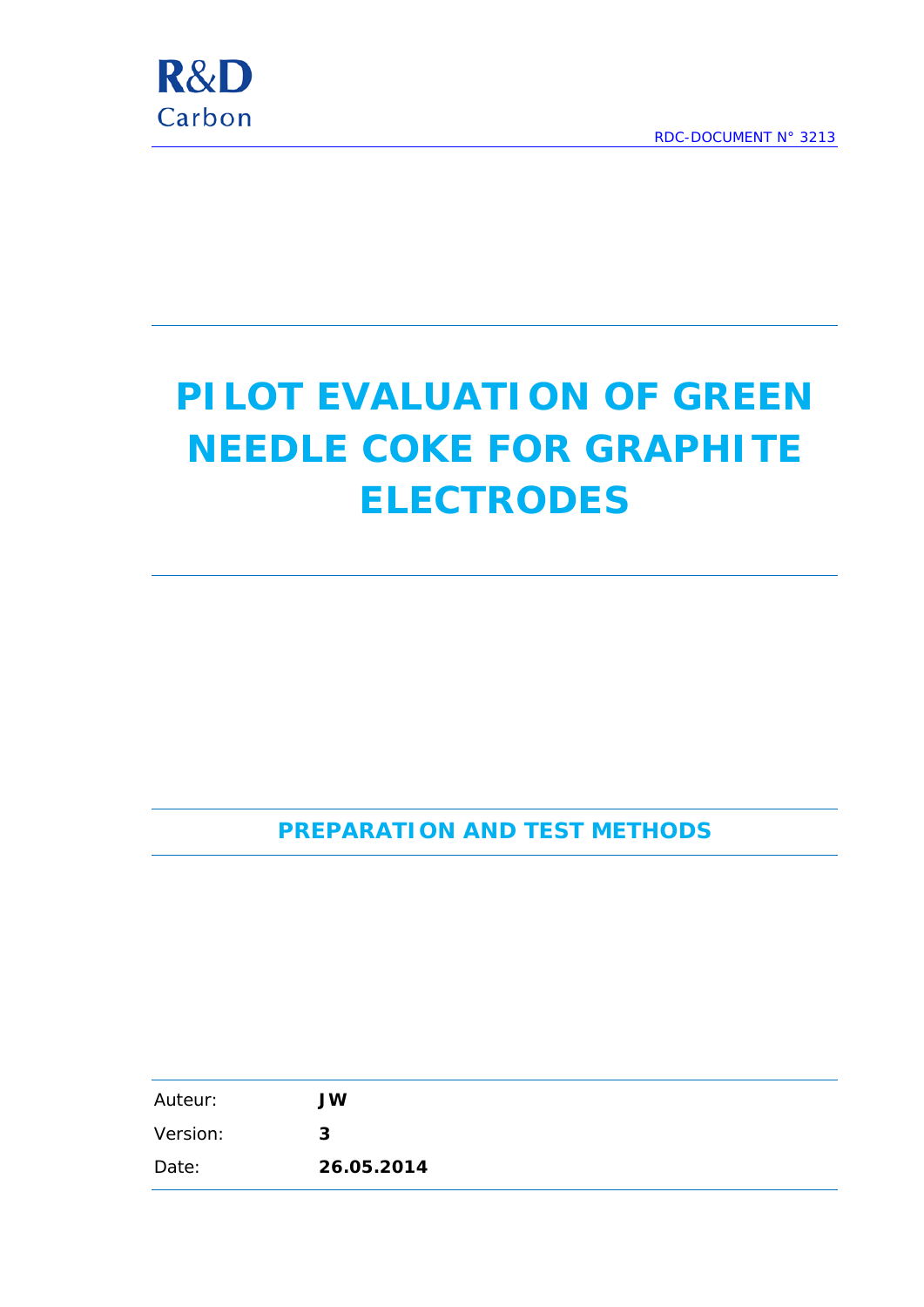

## **Table of contents**

| 1              |       |  |
|----------------|-------|--|
| $\mathbf{2}$   |       |  |
|                | 2.1   |  |
|                | 2.2   |  |
|                | 2.3   |  |
| 3              |       |  |
| 4              |       |  |
| 5              |       |  |
| 6              |       |  |
|                | 6.1   |  |
|                | 6.2   |  |
|                | 6.3   |  |
|                |       |  |
| $\overline{ }$ |       |  |
|                | 7.1   |  |
|                | 7.2   |  |
|                | 7.2.1 |  |
|                | 7.2.2 |  |
|                | 7.3   |  |
|                | 7.3.1 |  |
|                | 7.3.2 |  |
| 8              |       |  |
|                | 8.1   |  |
|                | 8.2   |  |
|                | 8.3   |  |

#### <span id="page-1-0"></span>**Introduction**  $\mathbf 1$

Needle cokes used for graphite electrodes can be manufactured out of petroleum refinery decant oil or from treated coal tar soft pitch that beside their aromaticity are low in Sulfur and Nitrogen. The selection of specific coking conditions (high pressure and recycling, but also optimum temperature for lowest viscosity level) favorable for the production of acicular (needle like) coke from mesophase in the liquid residuum is the key for high quality needle coke.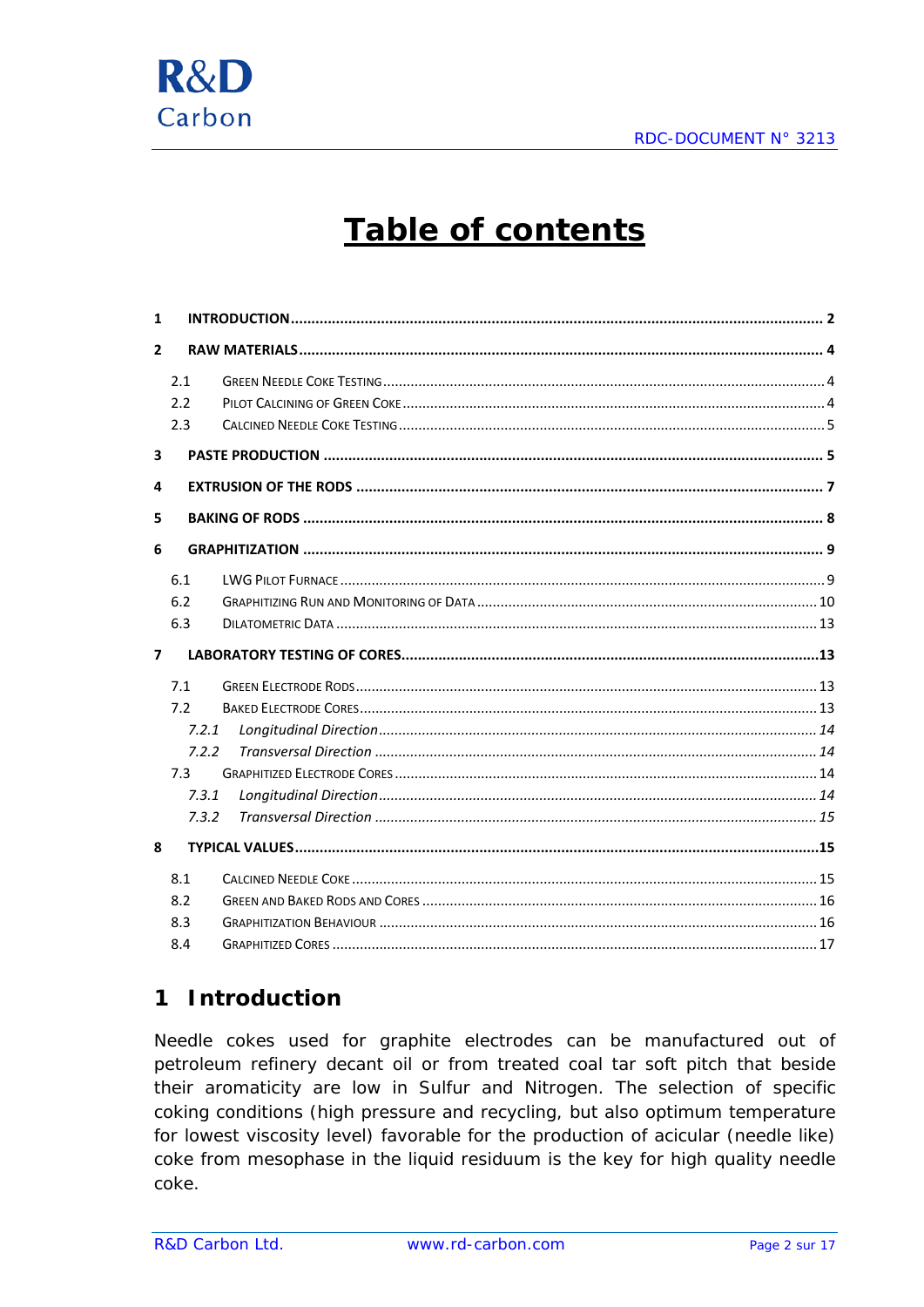## **R&D** Carbon

RDC-DOCUMENT N° 3213

The calcination at high temperature of such high quality coke allows the production of the so-called super premium (SP) needle coke used today as raw material for the manufacture of Ultra High Power (UHP) electrodes that can be graphitized rapidly in modern Length Wise Graphitization (LWG) furnaces. However any sub-optimum feedstock characteristics and/or coke production step leads either to scrap issues in LWG furnace or limits the usage of such coke for the production of the largest diameter electrode that reaches today 800 mm. In extreme cases the coke electrode can only be graphitized in slowheating rate ACHESON furnaces, which represents a serious drawback for modern plants. Down-graded cokes are sold as Normal Premium (NP) or even as Intermediate coke while a conventional low S coke without needle like structure (anode-grade basically). This material is sold as electrode coke for small diameter electrode used in Regular Power (RP) furnace.

The cokes for graphite application are purchased with a substantial price differential reaching 20 % to 40 % for needle cokes, while electrode coke is sold to about one third of the price of super premium material. Frequently the CTE of the coke is given as the key property, decisive for its price level, and in some cases its puffing behavior is ranked in second position. This property is measured on small baked 19 mm extruded artifacts, made out of a blend of fines and a constant pitch percentage, heated in a push-rod or optical viewer dilatometer without longitudinal pressure. The CTE is often reported in the range of temperature from 20°C to 100°C, where the relative difference of the coke grades is high. That is far away from the temperature range of the industrial application where the CTE relative differences are much smaller. The puffing is often measured with rapid heat-up rate reaching 1500°C/h in order to enhance once again behavior differences.

Usually the pitching requirement aspect related to porosity differences is not addressed and the relevant property of laboratory extruded artifacts made with fines are not tested nor reported.

All these testing peculiarities and limitations have been taken into consideration for developing a pilot plant procedure which is as close as possible from modern industrial conditions, procedure presented below.

Emphasis has been given to large extruded artifacts diameter allowing large maximum size of grains and to the graphitization under a typical pressure and with a heat-up rate prevailing in the LWG production furnaces (500°C/h). To validate this pilot plant tool, 10 Premium (5 Super, 5 Normal) cokes and one electrode grade coke have been selected and tested in the RDC pilot scale and research laboratory.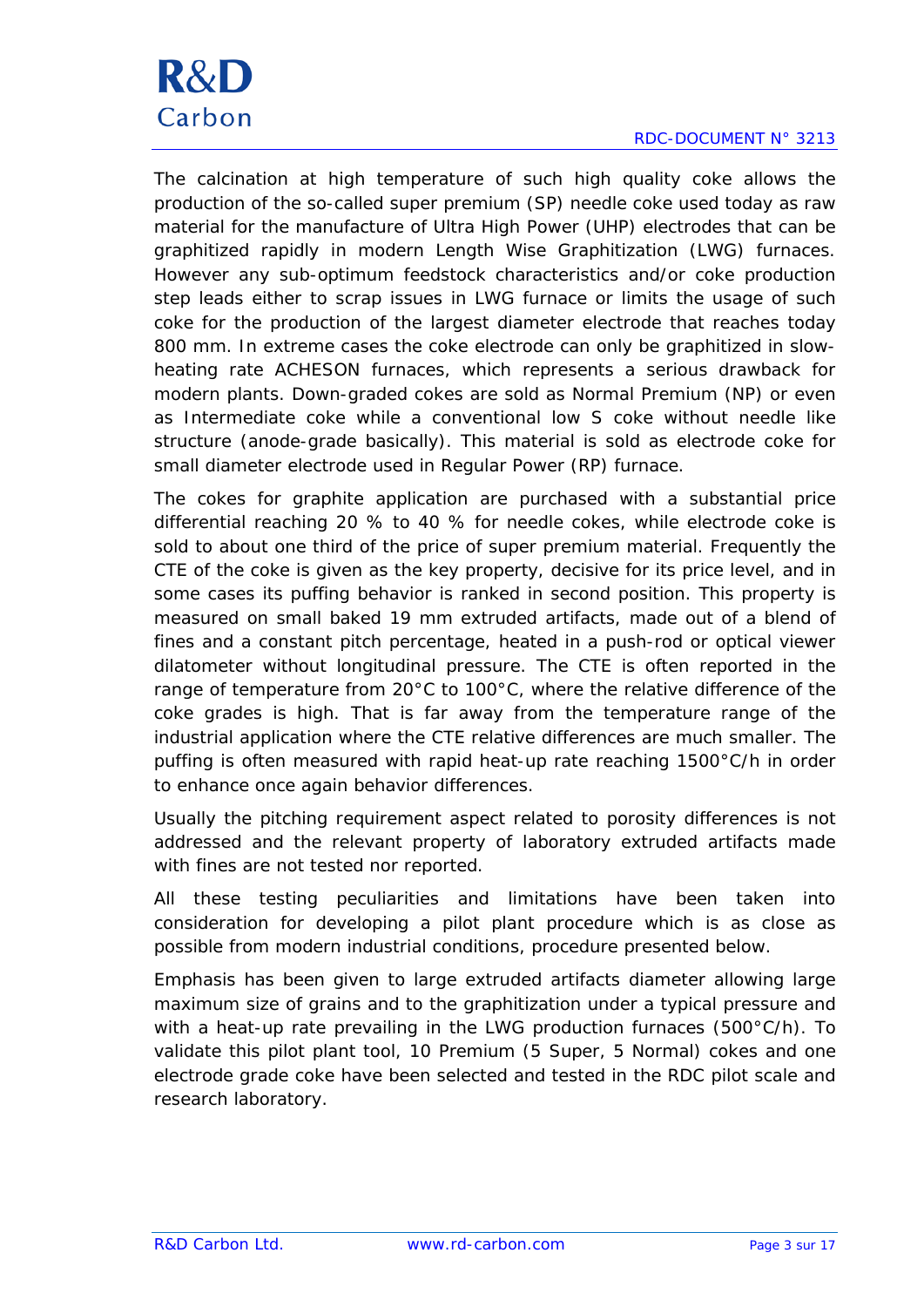

## <span id="page-3-0"></span>**2 Raw Materials**

## <span id="page-3-1"></span>**2.1 Green Needle Coke Testing**

The "as received" 150 kg of green needle coke will be divided in order to produce a representative 5 kg sample which will be tested in the R&D Carbon laboratory. The properties shown in the table below will be performed.

| Pos            | <b>Properties</b>            | Unit   | Method    |
|----------------|------------------------------|--------|-----------|
| 1              | Water Content                | %      | ISO 11412 |
| 2              | Volatile Matter              | %      | ISO 9406  |
| 3              | Hardgrove Grindability Index | ۰      | ISO 5074  |
| $\overline{4}$ | Sieving Analysis             | %      | ISO 12984 |
| 5              | Elements XRF                 | %, ppm | ISO 12980 |
| 6              | Ash Content                  | %      | ISO 8005  |

**Figure 1: Properties of Green Needle Coke**

#### <span id="page-3-2"></span>**2.2 Pilot Calcining of Green Coke**

The sample of green needle coke will be calcined at R&D Carbon laboratory in two steps. Firstly, the volatiles present in the green coke will be removed in a pilot rotary kiln at a temperature of 750°C (load rate of 20 kg/h).

In a second step, the coke will be calcined in a static pilot furnace in order to reach a final real density of about 2.14 kg/dm<sup>3</sup>.

The following calcination program will be applied:

| RT – 200°C : 200°C/h | $800 - 1'350^{\circ}$ C : 50°C/h |                      |
|----------------------|----------------------------------|----------------------|
| 200-800°C : 100°C/h  | $1'350^{\circ}$ C                | : Soaking time of 5h |



**Figure 2: Pilot Rotary Calciner**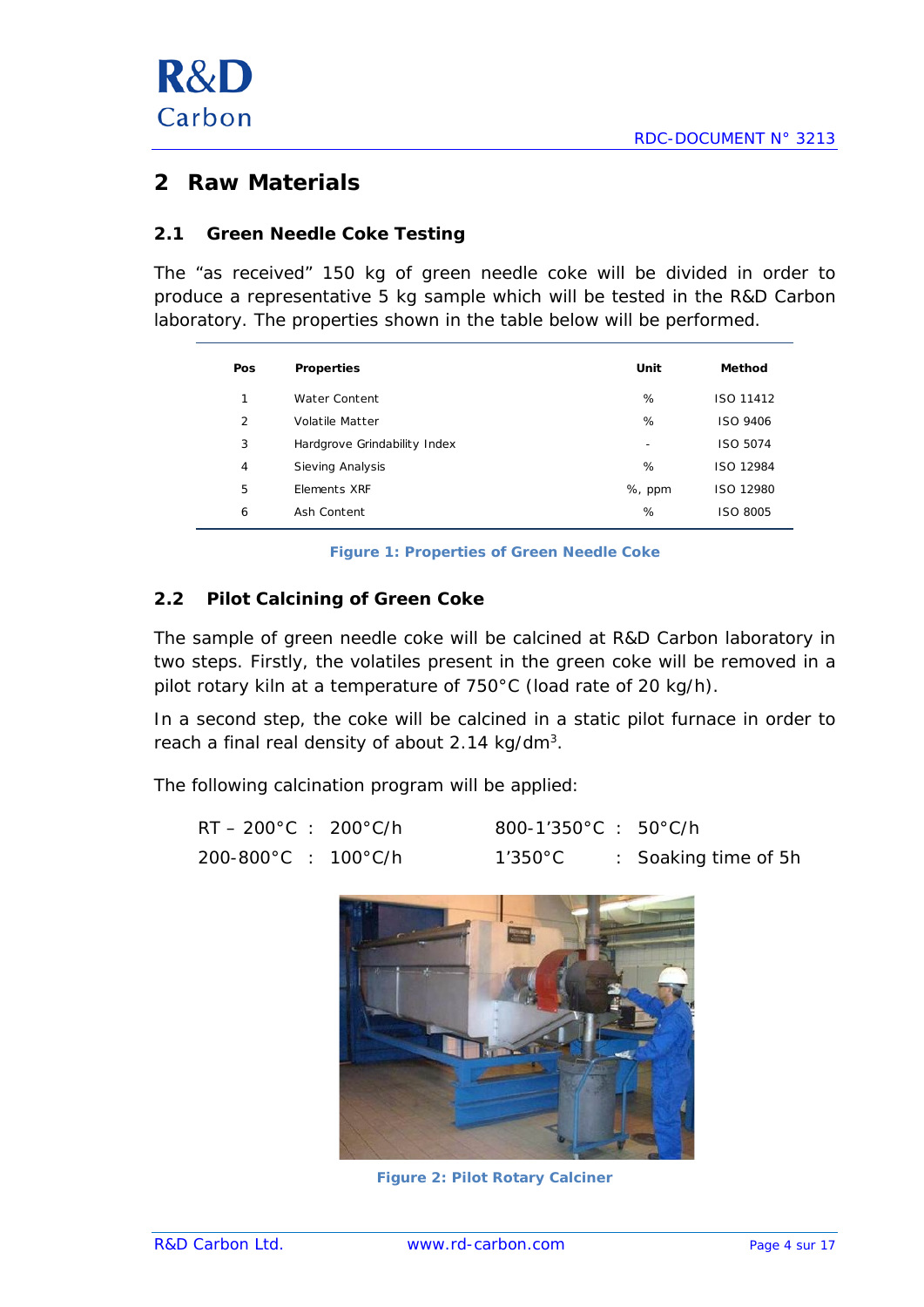

## <span id="page-4-0"></span>**2.3 Calcined Needle Coke Testing**

The sample of calcined needle coke will be divided to produce a representative 5 kg sample which will be tested in the R&D Carbon laboratory. The properties shown in the table below will be performed.

| Pos.           | Properties                     | Unit   | Method           |
|----------------|--------------------------------|--------|------------------|
| $\mathbf{1}$   | Water Content                  | %      | ISO 11412        |
| $\mathfrak{p}$ | Oil Content                    | %      | ISO 6997         |
| 3              | Sieving Analysis               | %      | ISO 12984        |
| $\overline{4}$ | Tapped Bulk Density            | kg/dm3 | ISO 10236        |
| 5              | Grain Stability                | %      | ISO 10142        |
| 6              | <b>Pulverizing Factor</b>      | ٠      | M168             |
| $\overline{7}$ | Real Density Xylene            | kg/dm3 | ISO 8004         |
| 8              | Crystallite Size Lc            | Å      | ISO 20203        |
| 9              | Interlayer Spacing C/2         | Å      | ISO 20203        |
| 10             | Specific Electrical Resistance | μ $Ωm$ | ISO 10143        |
| 11             | N Content                      | %      | ASTM D5291-02    |
| 12             | Elements XRF                   | %, ppm | ISO 12980        |
| 13             | Ash Content                    | %      | ISO 8005         |
| 14             | Pore Distribution Hg 2000 bar  | ۰      | <b>DIN 66133</b> |
| 15             | Resiliency 500 bar             | %      | M200             |
| 16             | Pore Axial Ratio               | %      | M109-1           |

**Figure 3: Properties of Calcined Needle Coke**

## <span id="page-4-1"></span>**3 Paste Production**

A minimum quantity of 100 kg of coke is needed for the production of 10 extruded rods of 200 mm length (diameter 85 mm) for three different pitch content levels on longitudinal and transversal cores. In total 30 rods representing about 80 kg of paste are extruded.

The dry aggregate is prepared by using a battery of crushers, a continuous sieving machine and an air collision mill with air classifier for the production of fines.



**Figure 4: Pilot plant dry aggregate preparation**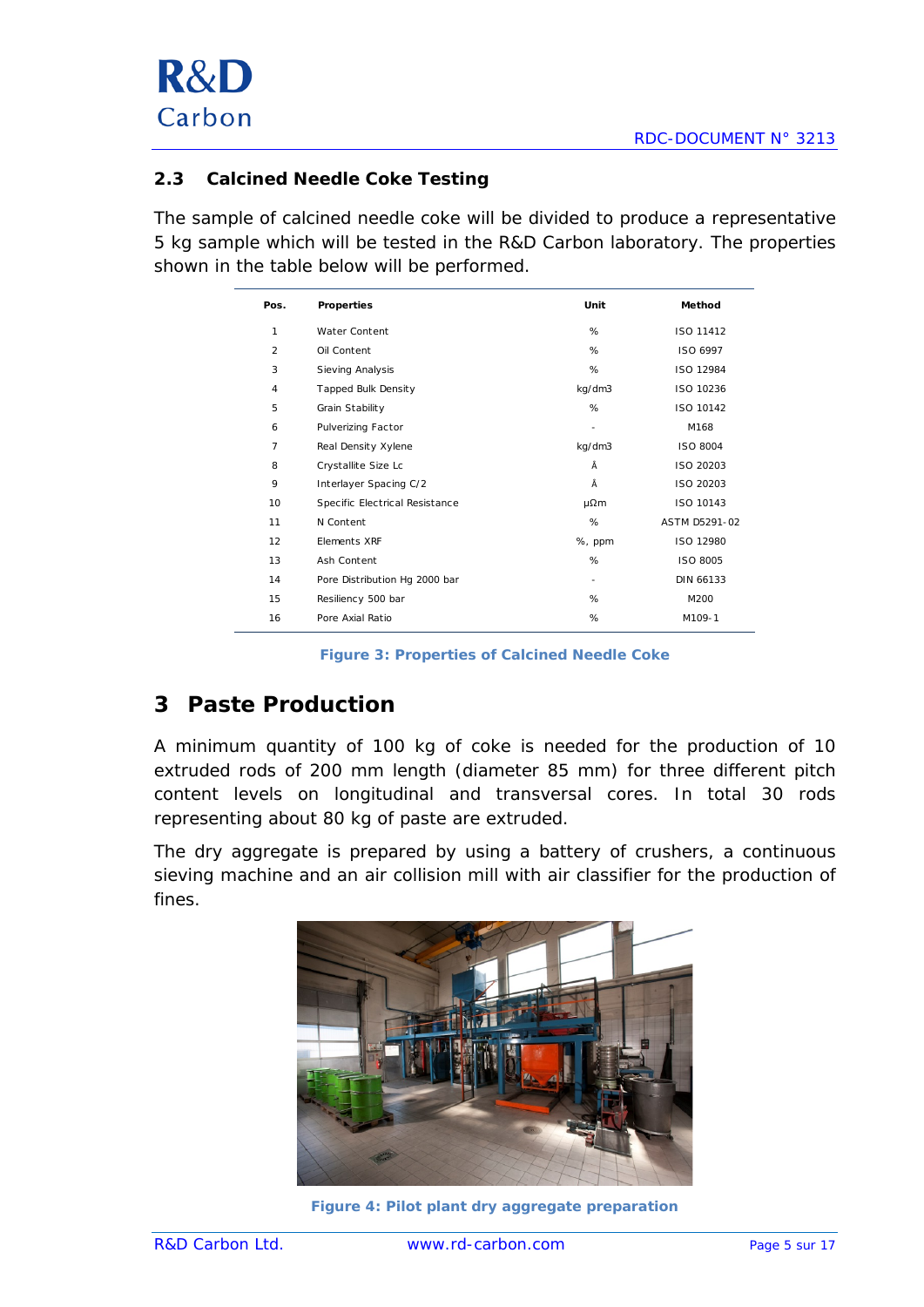The following formulation (straight line approach for grains) has been applied:

| $8-4$ mm : 14 % |  | $1 - 0.5$ mm             | $\therefore$ 14 % |
|-----------------|--|--------------------------|-------------------|
| $4-2$ mm : 14 % |  | $0.5 - 0.25$ mm $14\%$   |                   |
| $2-1$ mm : 14 % |  | 3500 Blaine Fines : 30 % |                   |

The 3500 Blaine fines obtained by adapting the classifier according to the measured fineness during the production were additionally tested with laser granulometry to meet a  $d_{50\%}$  size of  $50\pm2$  µm or a level in the range of  $70\pm3\%$  for the material passing the 200 Mesh sieve.

A 1% iron oxide inhibitor (<100 µm particle size) addition level was chosen.

A recipe of 5.5 kg of dry aggregate was preheated at 200°C and placed in a heated intensive impeller mixer and mixed with the corresponding percentage (reported relatively to the coke weight like in the graphite electrode industry, and not to the total paste weight) of crushed cold coal tar pitch having a 112°C Mettler SP and 8% QI.



**Figure 5 : Intensive impeller mixer for high density paste (10 l)**

The final paste temperature after 10 min. mixing was kept 60°C above the softening point of the pitch, i.e. at 172°C, which is typical in the electrode industry. Five batches at each pitching level are prepared successively and shaped at a low density level in a forming machine (RDC 202 pilot vibrator at 20 bars hydrostatic pressure) having a 215 mm diameter mould heated at 150°C.

The first 5 batches are prepared with 24 % pitch to minimize the risk of press clogging due to high pitch requirement of a given porous coke. The other two pitching levels are selected according to the extrusion pressure observation and to the green apparent density of the extruded rods.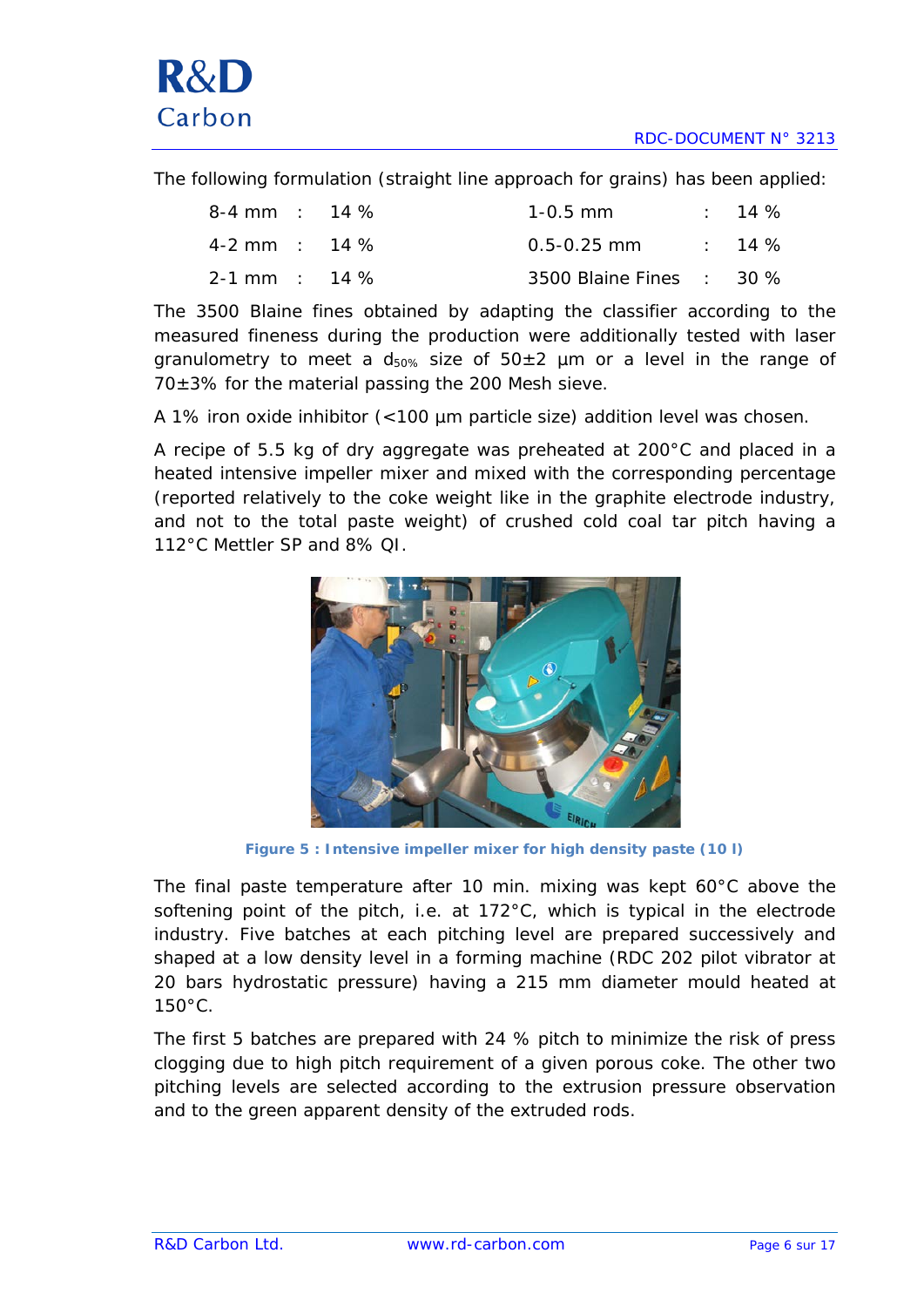

## <span id="page-6-0"></span>**4 Extrusion of the Rods**

The five semi-shaped electrodes showing a low density level around 1.5 kg/dm<sup>3</sup> are kept in an air drying oven at 130 $^{\circ}$ C and eventually transferred into the extrusion press. An extrusion temperature of 125°C in average is obtained as the press has an oil circulation maintaining the mud material to this temperature level.

The extrusion press has a plunger cylinder of 500 mm diameter driven by oil reaching a maximum hydraulic pressure of 200 bars corresponding to a 400 tons load. The pilot extrusion press has a cylindrical mud of 218 mm with a die of 85 mm. i.e. a reduction ratio of about 2.5.

The extrusion speed is set manually to a constant 100 mm/min. The first meter of the rod is discarded; the temperature of the extruded rods and the hydraulic pressure are monitored. 3 rods with a length of 85 cm for each pitching level are collected on a cart having multiple semi-tube elements where they are cooling down to ambient temperature.



**Figure 6: 400 tons extrusion press for 85 mm green rods**

After cooling down, the rods are cut with a precision wheel saw to 200 mm length cylinders. These are weighed and their dimensions are measured for density calculation.

It was observed that for conventional porosity needle cokes the pitching is close to optimum when the hydraulic load reaches a level close to 180 tons (hydraulic pressure of 90 bars). The next two pitching levels have therefore to be chosen ideally to get pressure levels above and below this threshold.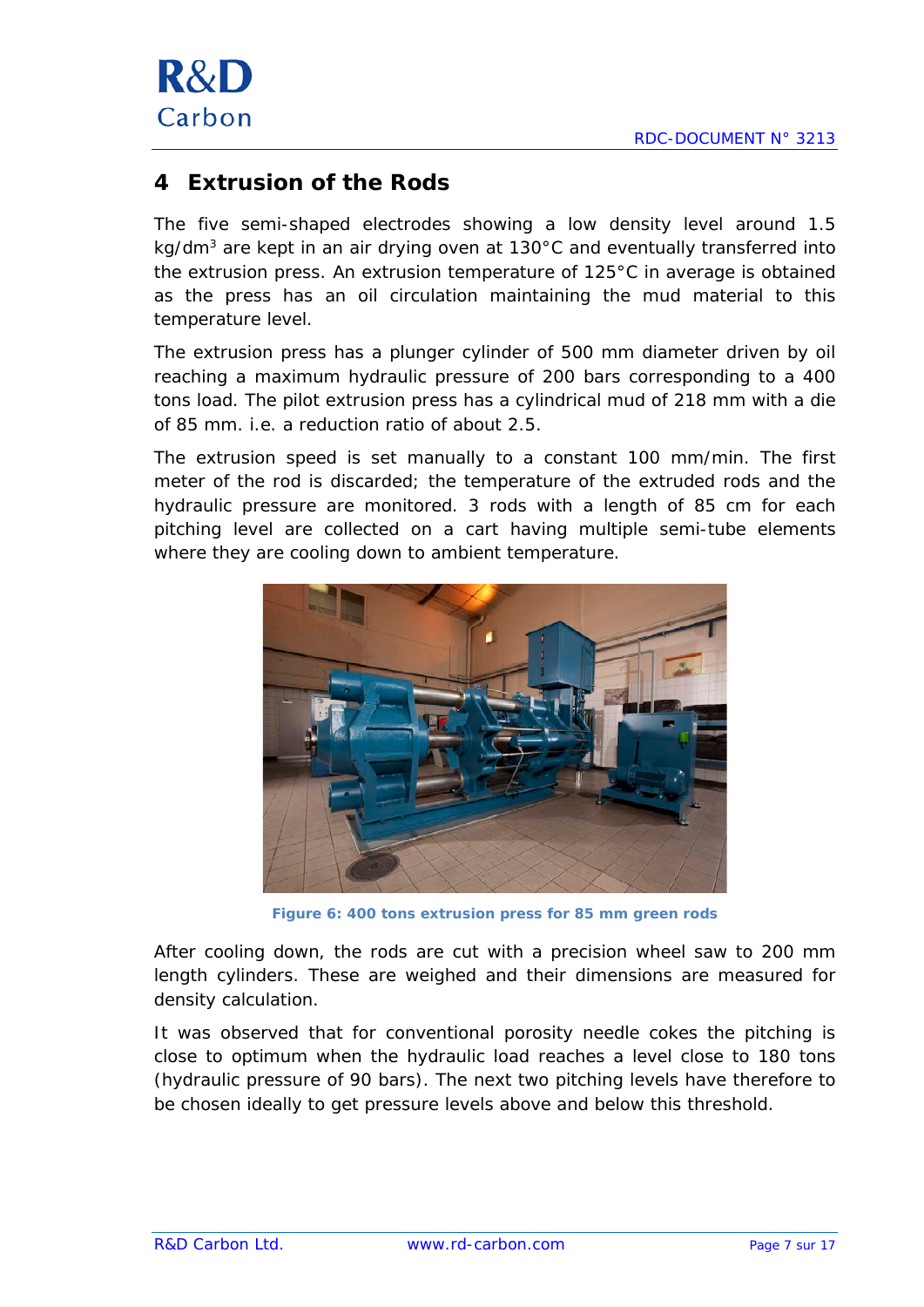

## <span id="page-7-0"></span>**5 Baking of Rods**

The baking is made in an electrical baking furnace where 4 rods are packed into a 10 liters steel container with granular packing coke. The heat-up rates are as follows:

| $20^{\circ}$ C to $200^{\circ}$ C : 200 $^{\circ}$ C/h |  | 700 °C to 1100 °C : 50 °C/h |
|--------------------------------------------------------|--|-----------------------------|
| 200°C to 400°C : 10°C/h                                |  | 1100°C Soaking time of 20h  |
| 400 °C to 700 °C : 30 °C/h                             |  |                             |

After baking the rods are weighed before and after cleaning of the packing material for to determine the sticking propensity. This is a good indicator of the paste pitching status. After the determination of the baking loss, 6 of the 10 rods are longitudinally core drilled to 50 mm diameter and are cut to 130 mm length for the determination of the baked density, which is used for the calculation of the baking shrinkage. 4 cores of 40 mm are also prepared from the same rods. These last short cylinders are used as end spacer for the two runs of longitudinal graphitization along with the six (2 x 3) 130 mm cores.

The 4 remaining rods are core drilled transversally in order to obtain 7 transversal cores of 60 mm length for the graphitization and 2 end spacers of 25 mm length.



**Figure 7: RDC 167 Pilot Baking Furnace BF24**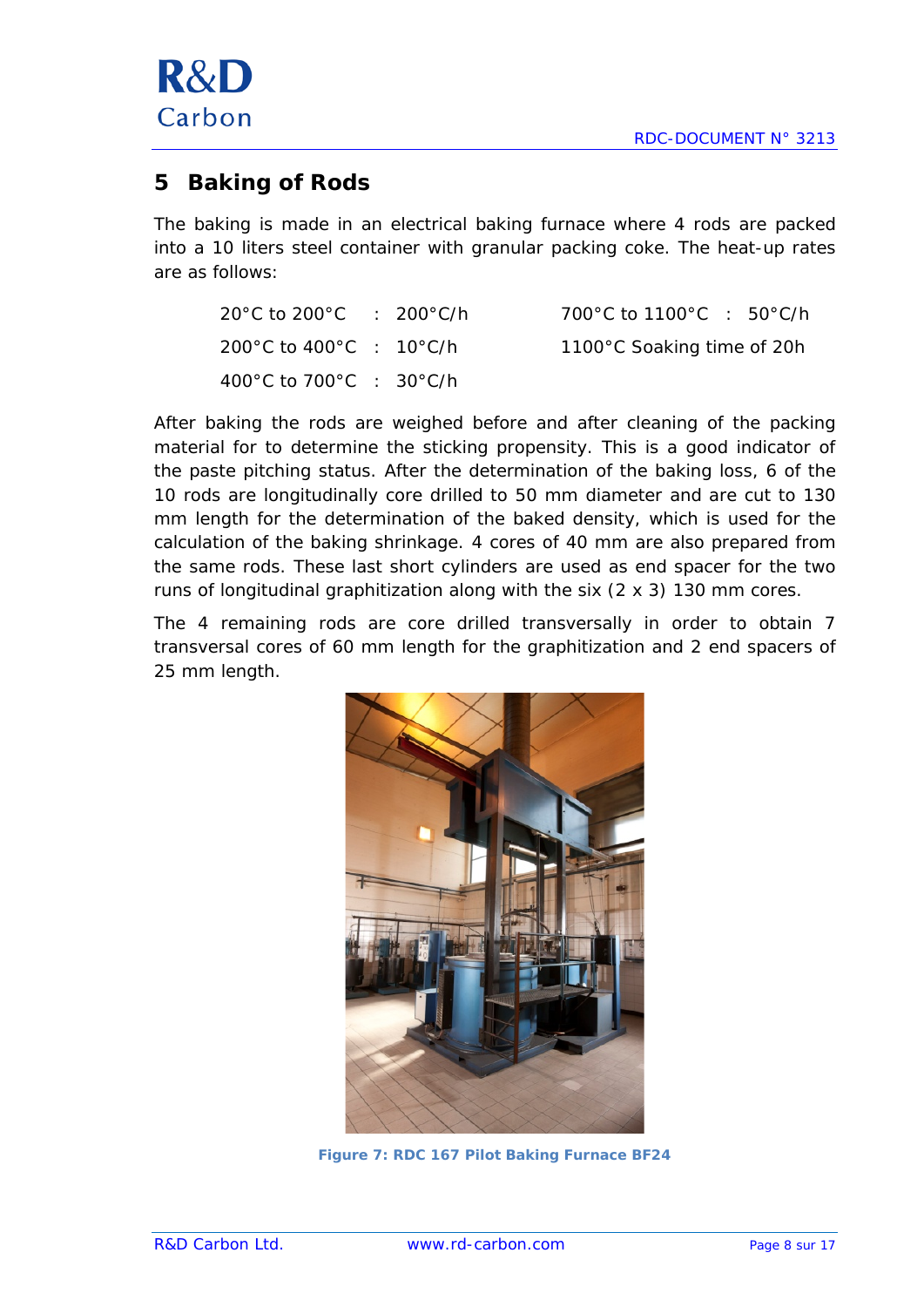

## <span id="page-8-0"></span>**6 Graphitization**

Only the cores from the recipe which showed the optimum pitch content will be graphitized. The optimum pitch content will be determined from the baked properties as well as from the extrusion parameters. The graphitization process is described in the next pages.

## <span id="page-8-1"></span>**6.1 LWG Pilot Furnace**

An 80 kW electrical furnace was designed and built for graphitizing, under mechanical load, baked specimen of 50 mm diameter.



**Figure 8: 80KW LWG Pilot Scale Furnace**

A rectifier with 4'000 A nominal current and voltage not exceeding 20 V was used as a DC current power supply for heating a cylindrical sample up to 3'000°C. A temperature controller and a data acquisition system with a graphic display were installed. This ensured a fully automated operation and data treatment. The expansion, the post baking shrinkage tendency, the puffing in the intermediate temperature range and eventually the high temperature contraction related to the graphitization process can be monitored under well controlled heat-treatment conditions.

The electrode material to be graphitized can have a length up to 500 mm. It is clamped in between two graphite electrodes of 150 mm diameter that are connected to the rectifier unit (see figure 11). The pneumatic pushing device can provide an effective max. load of 250 kg onto the carbon material which corresponds to a specific pressure of 1.25 MPa. This level is exceeding the one observed in full size LWG furnace. A standard 150 kg load corresponding to 0.75 MPa was chosen.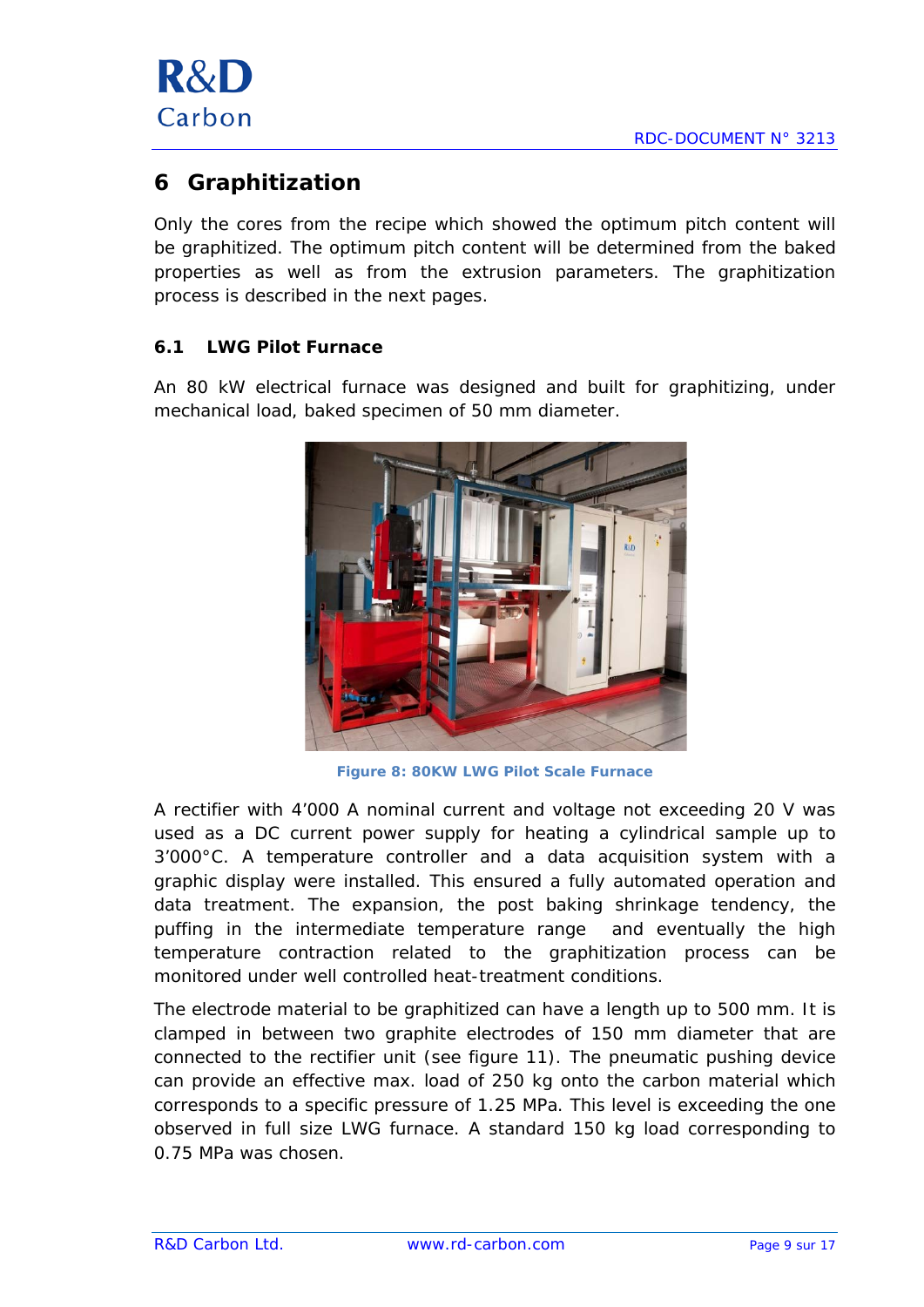



1. Sample Ø50mm, l = 470mm 2. Fixed graphite rod Ø150mm 3. Movable graphite rod Ø150mm 4. Electrical clamp device 5. Pneumatic pusher device 6. Fixed and el. insulated end 7. Length transducer 8. Pyrometer unit

**Figure 9: Sketch of the Pilot Scale Furnace Unit**

One graphite electrode is pressed onto a fixed frame end while the other moves following the dimensional changes of the carbon sample during the heating and cooling phases. Both ends of the frame-side are maintained under mechanical tension to minimize external deformations. The gross dimensional changes are monitored by a length transducer probe having a 10 mm range with a resolution of 1 um.

The sample surface temperature is measured by a pyrometer installed in the center of the carbon column to be graphitized. The pyrometer camera is mounted on a graphite tube, where a sapphire disc is inserted for preventing any gas attack damage to the sensor unit. The bottom of the tube is purged with Argon in order to avoid measurement bias due to fumes evolving from the heat-treatment zone. The emissivity factor is set to a constant level of 0.70 over the entire temperature range. The pyrometer reading starts at a temperature around 650°C.

The electrical clamp connections to the graphite electrodes are simply cooled by natural air convection. The oxidation of the specimen and of the graphite electrodes is minimized by the presence of a thick (0.5 m) layer of packing coke (< 4 mm sizing) which can be loaded and unloaded easily to and from the graphitizing vessel using an emptying screw device and a transfer bin.

## <span id="page-9-0"></span>**6.2 Graphitizing Run and Monitoring of Data**

At the beginning the electrical power is applied with a linear current increase of 600 A/h until the pyrometer signal is detected. Then the current is adapted for a constant linear temperature increase of 500°C/h. The gross length change, the applied current (I) and resulting voltage (V) are recorded along with the sample surface temperature. The calculated specific electrical resistance (SER) is derived from the total resistance  $(R=V/I)$ , taking into consideration the initial cross-section and measured length of the given sample.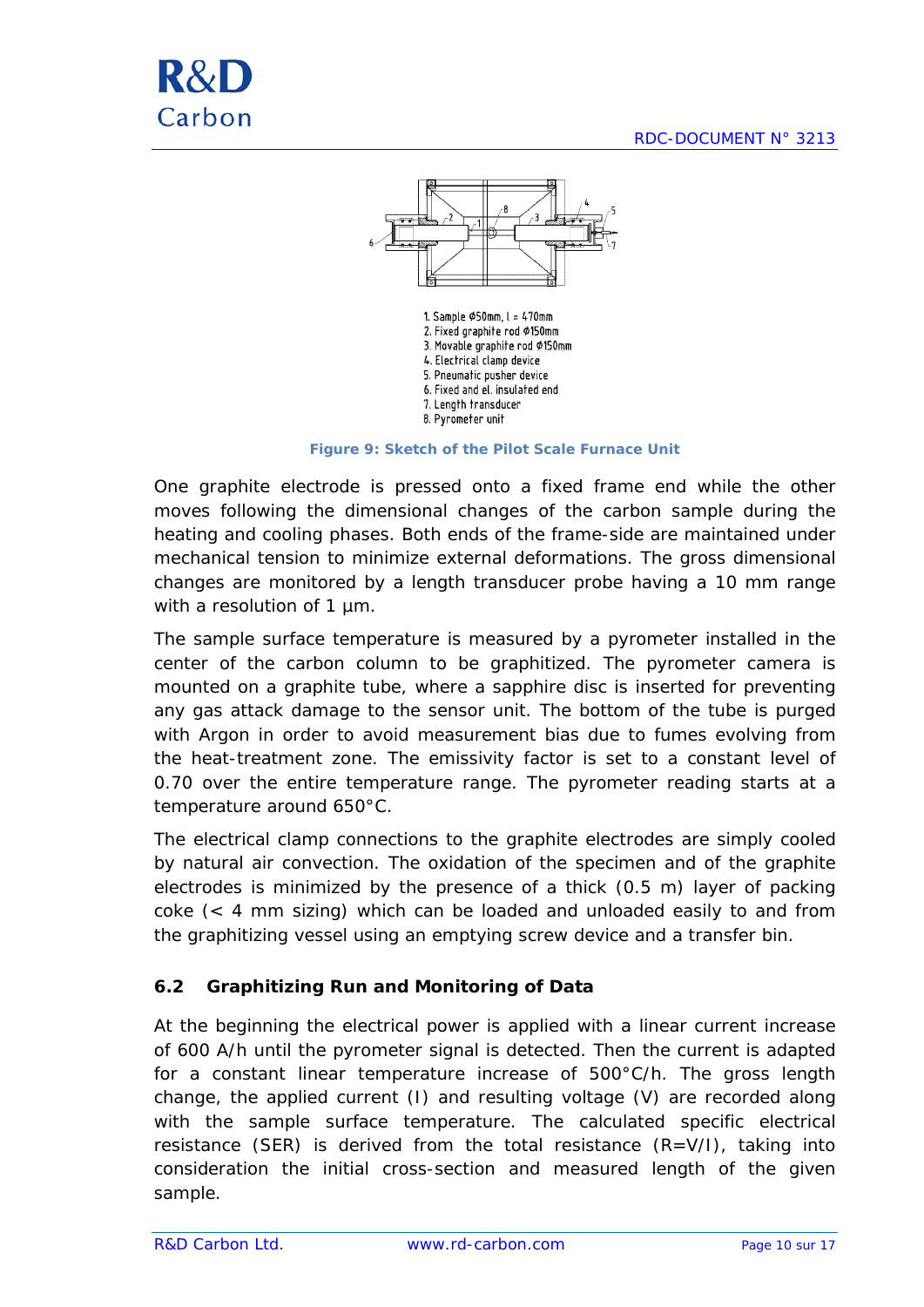



The gross length change of the sample is corrected by the deformation previously observed in a blank test where a graphite standard rod having known CTE over the temperature range was heated in the same conditions.

A detailed study was performed for the selection of the graphitizing conditions in this pilot LWG furnace. For this purpose homogenous samples taken in pilot extruded baked electrodes were used. A regular coke and a 110°C Mettler softening point pitch were taken as raw materials.

The impact of the specific pressure on the dilatometric behavior is quite significant as shown in the two needle coke electrode examples below, while the influence of the heat-up rate was negligible in the range of 500°C/h to 1000°C/h.



**Figure 11: Effect of the pressure on needle coke artifacts during graphitization**

A pressure of 0.75 MPa was selected for the pilot graphitization, a level that is corresponding to the industrial conditions.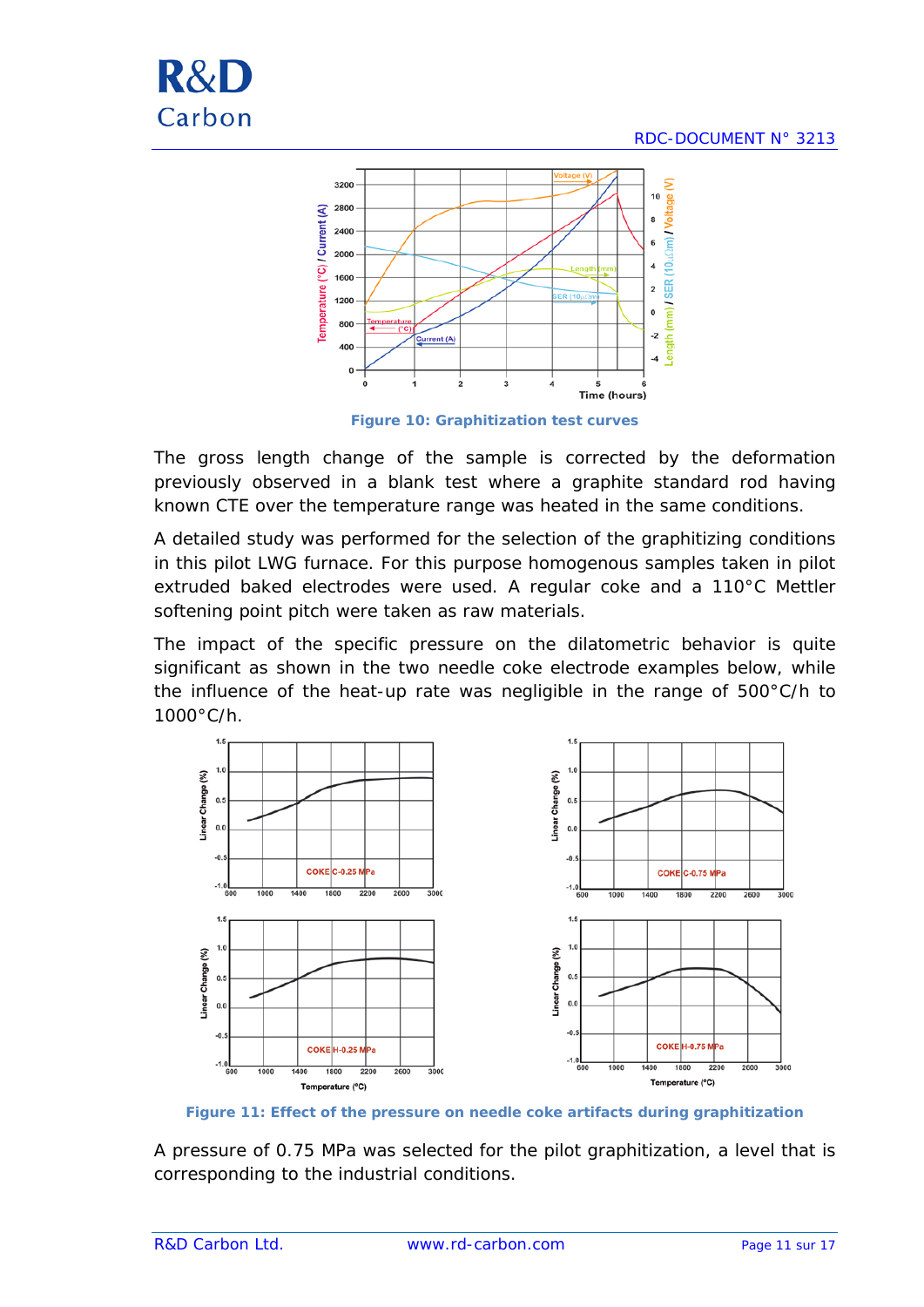The repeatability of the net length change is excellent as shown in the figure 12. The band of the testing results is about 0.3 ‰ which is less than 5 % of the typical maximum length change observed at around 2200°C for a typical electrode extruded and baked (10°C/h) at the pilot plant from a super premium needle coke material (8 ‰ in longitudinal direction).



**Figure 12: Repeatability of dilatometric curves**

Stacked samples gave the same dilatometric curve results as a single core, as illustrated in the figure below. For longitudinal cores, 3 specimen of 130 mm length are stacked with two end-spacers of 40 mm from the same material while for transversal cores a combination of 7 specimens of 60 mm together with 2 end-spacers of 30 mm was chosen.



**Figure 13: Dilatometric curves for stacked multi samples (130 mm or 60 mm)**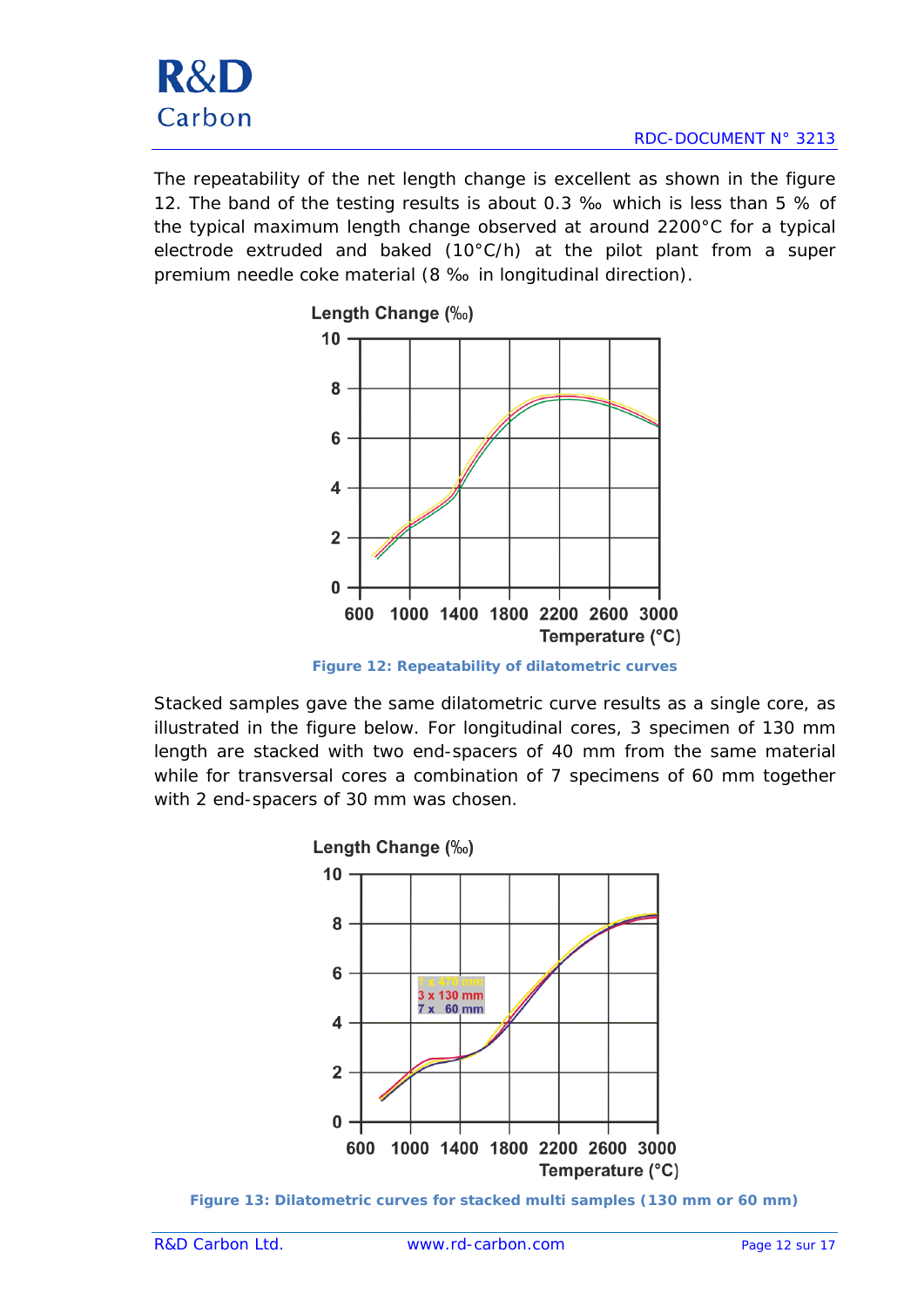

#### <span id="page-12-0"></span>**6.3 Dilatometric Data**

The figure below shows the information that can be gained from the curves.



**Figure 14: Dilatometric data treatment**

## <span id="page-12-1"></span>**7 Laboratory Testing of Cores**

## <span id="page-12-2"></span>**7.1 Green Electrode Rods**

The following properties will be measured on the 30 green rods (or during the extrusion process):

| Pos | <b>Properties</b>            | Unit   | Method      |
|-----|------------------------------|--------|-------------|
|     | <b>Extrusion Pressure</b>    | bar    | -           |
| 2   | <b>Extrusion Temperature</b> | °С     | -           |
| 3   | Green Apparent Density       | kg/dm3 | ISO 12985-1 |

**Figure 15: Properties of Green Electrode Rods**

#### <span id="page-12-3"></span>**7.2 Baked Electrode Cores**

The following properties will be measured on the 30 (3 x 10) baked rods:

| <b>Properties</b>              | Unit | Method                   |
|--------------------------------|------|--------------------------|
| <b>Baking Loss</b>             | %    | $\overline{\phantom{a}}$ |
| <b>Sticking</b>                | %    | $\overline{\phantom{a}}$ |
| <b>Baking Shrinkage</b>        | %    | -                        |
| Specific Electrical Resistance | μΩm  | ISO 11713                |
| Dynamic Elasticity Modulus     | GPa  | ISO 18142                |
|                                |      |                          |

#### **Figure 16: Properties of Baked Electrode Rods**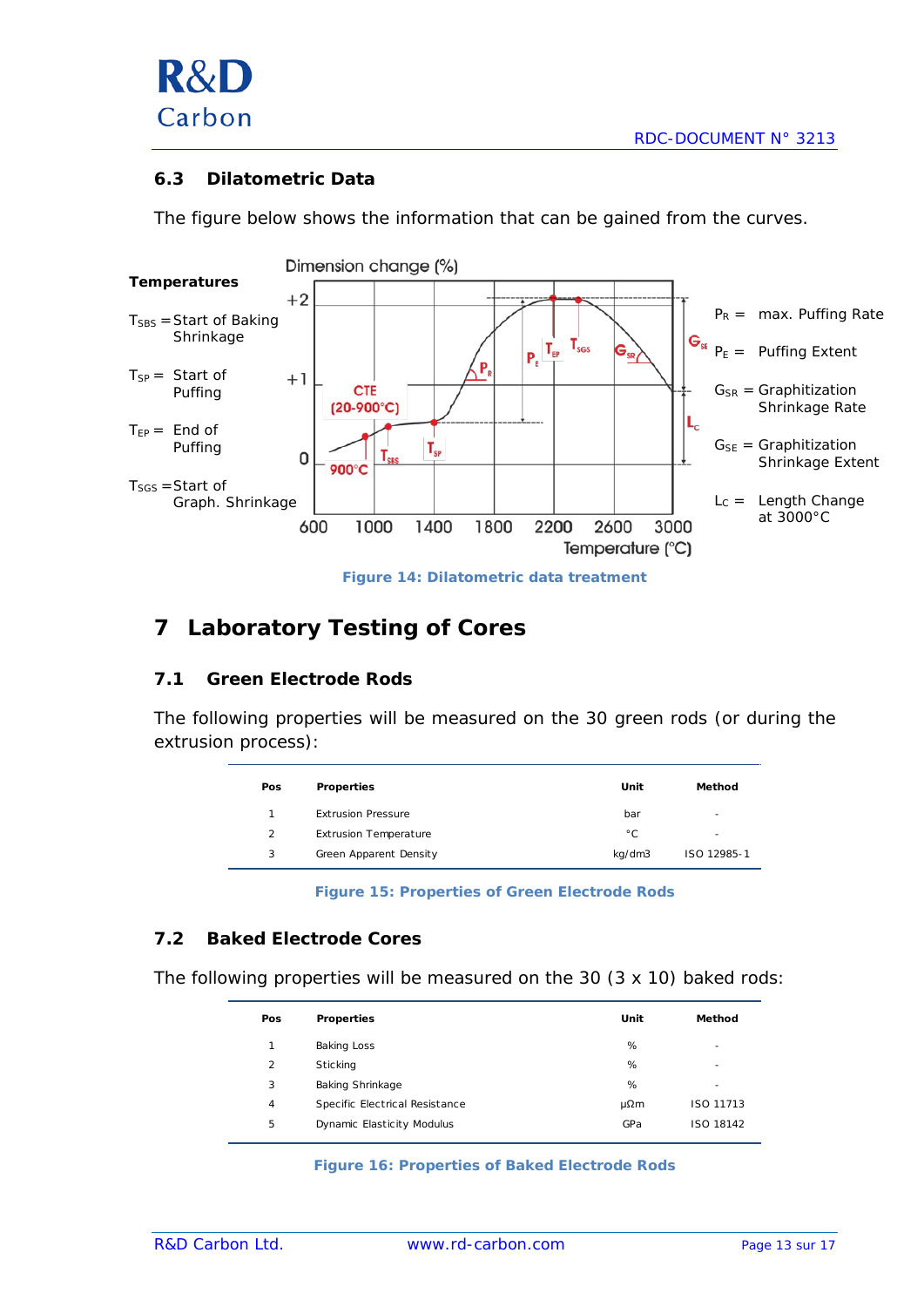## <span id="page-13-0"></span>7.2.1 Longitudinal Direction

From the 30 baked rods, 18 (6 x 3) rods will be longitudinally core drilled and cut to 130 mm. The following properties will be measured on these cores:

| Pos            | <b>Properties</b>              | Unit   | Method      |
|----------------|--------------------------------|--------|-------------|
| 1              | Baked Apparent Density         | kg/dm3 | ISO 12985-1 |
| $\overline{2}$ | Specific Electrical Resistance | μΩm    | ISO 11713   |
| 3              | Dynamic Elasticity Modulus     | GPa    | ISO 18142   |
|                |                                |        |             |

**Figure 17: Properties of Longitudinal Baked Electrode Cores**

#### <span id="page-13-1"></span>7.2.2 Transversal Direction

From the 30 baked rods, 12  $(4 \times 3)$  rods will be transversally core drilled in order to obtain 21 (7 x 3) cores having 60 mm length. The following properties will be measured on these cores:

| Pos | Properties                     | Unit   | Method      |
|-----|--------------------------------|--------|-------------|
| 1.  | Baked Apparent Density         | kg/dm3 | ISO 12985-1 |
| 2   | Specific Electrical Resistance | uΩm    | ISO 11713   |

**Figure 18: Properties of Transversal Baked Electrode Cores**

## <span id="page-13-2"></span>**7.3 Graphitized Electrode Cores**

## <span id="page-13-3"></span>7.3.1 Longitudinal Direction

The 6 (2 x 3) graphitized longitudinal cores will be measured according to the following testing schedule:



**Figure 19: Test Schedule for Graphitized Longitudinal Electrode Cores**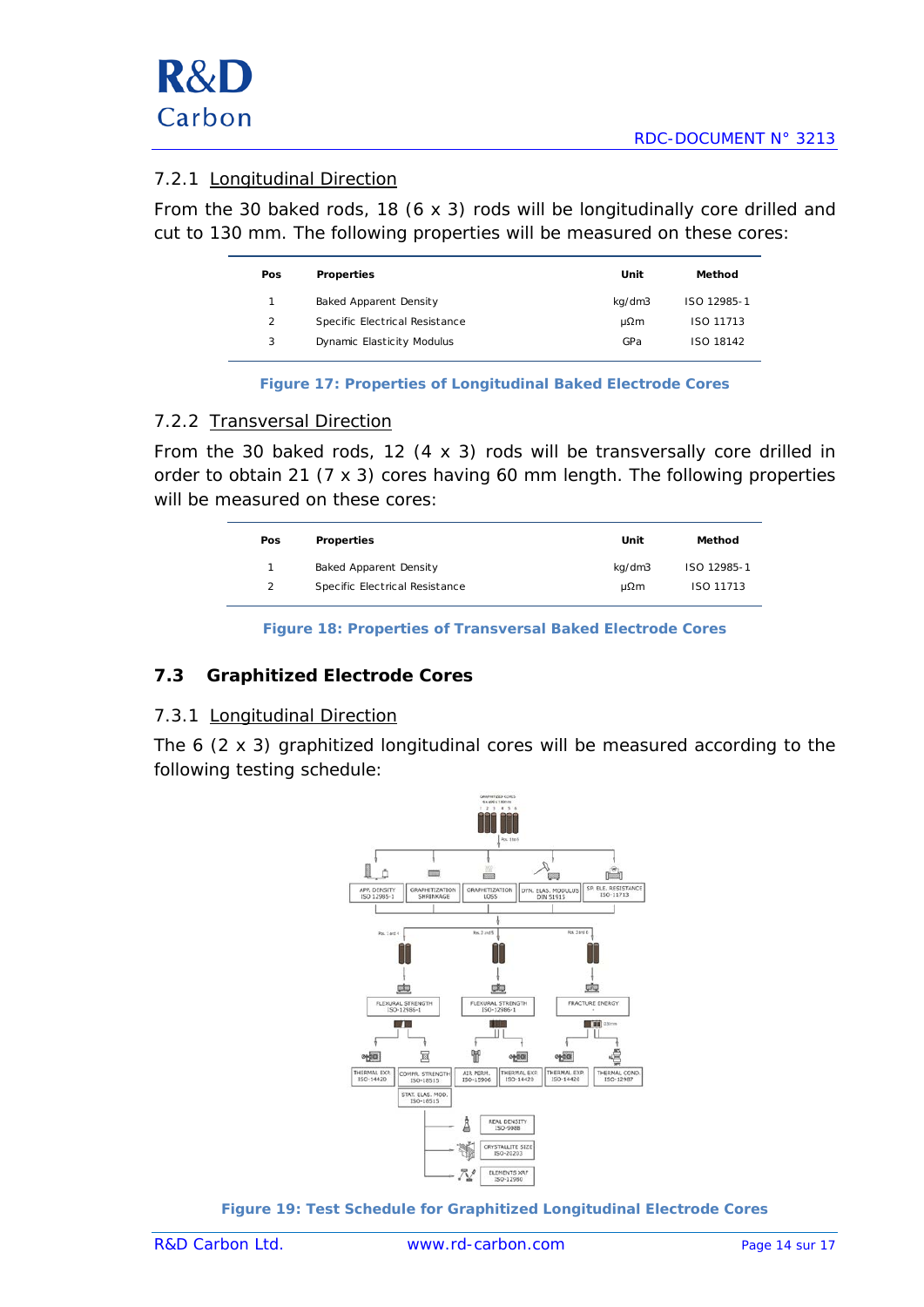## <span id="page-14-0"></span>7.3.2 Transversal Direction

The 7 graphitized transversal cores will be measured according to the following testing schedule:





## <span id="page-14-1"></span>**8 Typical Values**

## <span id="page-14-2"></span>**8.1 Calcined Needle Coke**

| <b>Coke Properties</b> |             | Unit               | <b>Typical Ranges</b><br>of Premium Needle Coke |                |  |
|------------------------|-------------|--------------------|-------------------------------------------------|----------------|--|
|                        |             |                    | Petroleum<br>Coke                               | Pitch<br>Coke  |  |
| Sulfur                 |             | %                  | 0.10 to 0.30                                    | 0.20 to 0.30   |  |
| Nitrogen               |             | %                  | 0.10 to 0.30                                    | 0.40 to 0.60   |  |
| Siz ing                | $>16$ mm    | %                  | 1 to 10                                         | $1$ to $5$     |  |
|                        | $> 4$ mm    | %                  | 30 to 40                                        | 30 to 40       |  |
|                        | $< 0.5$ mm  | $\%$               | 12 to 25                                        | 10 to 20       |  |
| Pulverizing Factor     |             |                    | 1.10 to 1.40                                    | 1.10 to 1.50   |  |
| Grain Stability        |             | %                  | 75 to 90                                        | 80 to 90       |  |
| Tapped Bulk Density    | $8-4$ mm    | kg/dm <sup>3</sup> | 0.73 to 0.79                                    | 0.74 to 0.78   |  |
|                        | $2-1$ mm    | kg/dm <sup>3</sup> | $0.91$ to $0.97$                                | 0.90 to 0.97   |  |
| App. Density in Hg     | $100 \mu m$ | kg/dm <sup>3</sup> | 1.74 to 1.78                                    | 1.70 to 1.76   |  |
| <b>Total Porosity</b>  |             | %                  | 16.0 to 19.0                                    | 18.0 to 22.0   |  |
| Sp.El. Resistance      |             | μΩm                | 430 to 480                                      | 430 to 470     |  |
| Density in Xylene      |             | kg/dm <sup>3</sup> | 2.130 to 2.150                                  | 2.130 to 2.150 |  |
| Crystallite Size Lc    |             | Å                  | 39 to 45                                        | 40 to 48       |  |
| Pore Axial Ratio       |             |                    | 0.20 to 0.23                                    | 0.21 to 0.24   |  |

**Figure 21: Typical Values for Calcined Premium Needle Coke**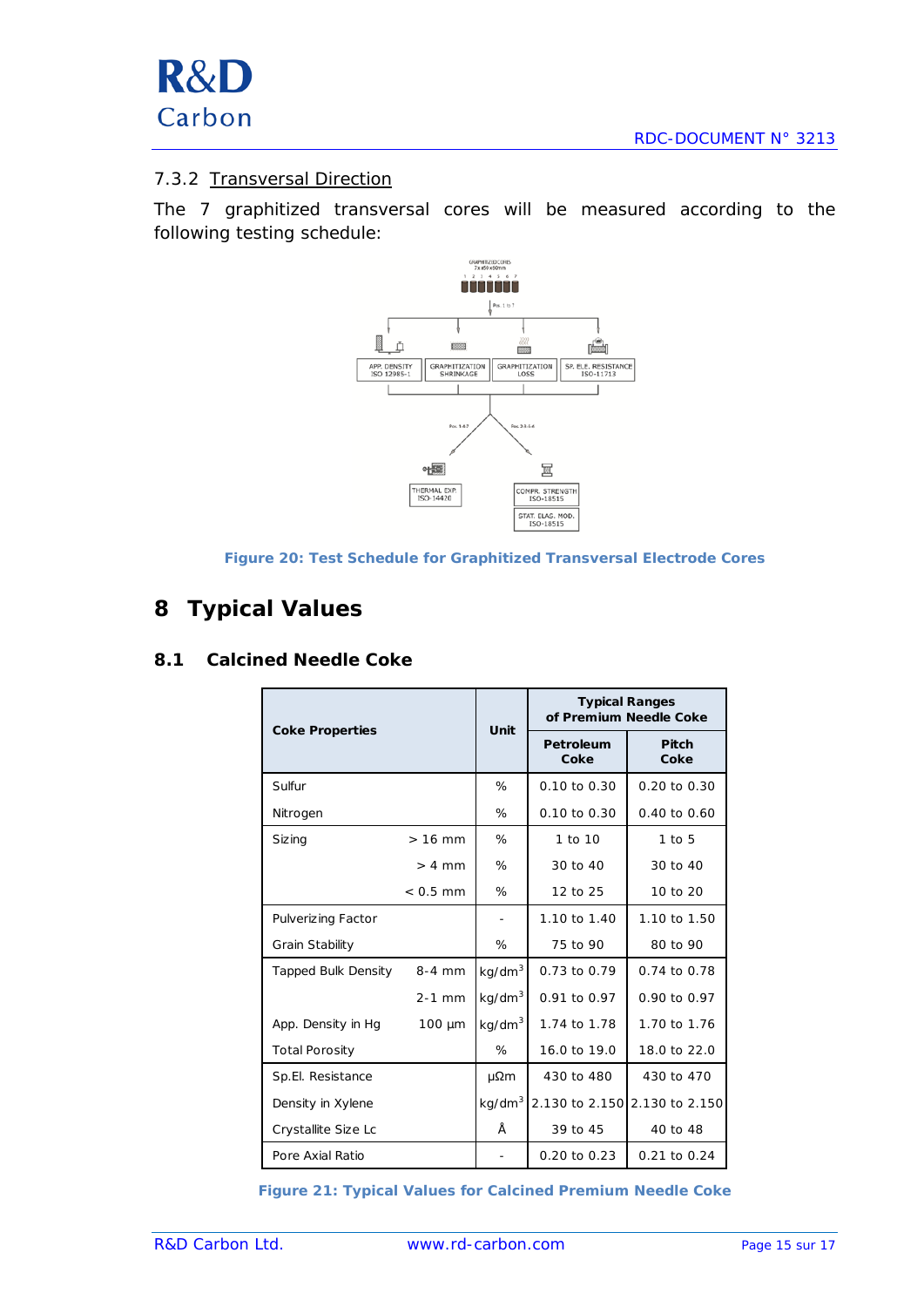

## <span id="page-15-0"></span>**8.2 Green and Baked Rods and Cores**

| Green and Baked               | Unit               | <b>Typical Ranges at</b><br><b>Optimum Pitch Content</b> |                       |  |  |
|-------------------------------|--------------------|----------------------------------------------------------|-----------------------|--|--|
| <b>Electrode Properties</b>   |                    | Petroleum<br>Coke                                        | Pitch<br>Coke         |  |  |
| <b>Pitch Content</b>          | ℅                  | 22.5 to 24.0                                             | 24 to 25              |  |  |
| <b>Extrusion Pressure</b>     | bar                | 70 to 100                                                | 50 to 80              |  |  |
| Green Apparent Density        | kg/dm <sup>3</sup> | 1.72 to 1.75                                             | 1.66 to 1.68          |  |  |
| Baking Loss                   | ℅                  | 6.0 to 6.4                                               | $6.3 \text{ to } 6.6$ |  |  |
| <b>Baking Shrinkage</b>       | ℅                  | $0.0$ to $2.0$                                           | $1.0 \text{ to } 3.0$ |  |  |
| Sticking of Packing Material  | ℅                  | $1.0 \text{ to } 2.0$                                    | $0.5 \text{ to } 1.5$ |  |  |
| <b>Baked Apparent Density</b> | kg/dm <sup>3</sup> | 1.63 to 1.66                                             | 1.60 to 1.63          |  |  |
| Sp.El. Resistance             | μΩm                | 37 to 40                                                 | 40 to 42              |  |  |
| E-Modulus Dynamic             | GPa                | 12.0 to 14.0                                             | 10.0 to 12.0          |  |  |

| Figure 22: Typical Values for Green and Baked Rods and Cores |  |  |  |  |  |
|--------------------------------------------------------------|--|--|--|--|--|
|                                                              |  |  |  |  |  |

## <span id="page-15-1"></span>**8.3 Graphitization Behaviour**

|                                 |                           | <b>Typical Ranges at</b><br><b>Optimum Pitch Content</b> |                         |                                                             |                    |  |  |
|---------------------------------|---------------------------|----------------------------------------------------------|-------------------------|-------------------------------------------------------------|--------------------|--|--|
| <b>Graphitization Behaviour</b> | Unit                      |                                                          | Petroleum<br>Coke       | <b>Pitch</b><br>Coke                                        |                    |  |  |
|                                 |                           | Longitudinal                                             | <b>Transversal</b>      | Longitudinal                                                | <b>Transversal</b> |  |  |
| Start of Puffing                | $^{\circ}$ C              |                                                          |                         | 1'300 to 1'400 1'450 to 1'550 1'250 to 1'400 1'400 to 1'500 |                    |  |  |
| End of Puffing                  | $^{\circ}$ C              |                                                          |                         | 2'000 to 2'150 2'000 to 2'100 1'850 to 1'950 1'850 to 2'000 |                    |  |  |
| <b>Puffing Rate</b>             | $10^{-6}$ K <sup>-1</sup> | 5.0 to 7.0                                               | $0.0$ to $5.0$          | $6.0$ to $8.0$                                              | 5.0 to 10.0        |  |  |
| <b>Puffing Extent</b>           | %                         | $0.20$ to $0.30$                                         | $0.00$ to $0.20$        | $0.20 \text{ to } 0.30$                                     | 0.15 to 0.40       |  |  |
| Start of Graph. Shrinkage       | $^{\circ}$ C              | 2'250 to 2'350                                           | 2'000 to 2'300          | 2'050 to 2'300                                              | 2'000 to 2'200     |  |  |
| Graph. Shrinkage Extent         | %                         | $0.30 \text{ to } 0.50$                                  | $0.40 \text{ to } 1.00$ | $0.60 \text{ to } 0.90$                                     | 1.00 to 1.50       |  |  |
| Length Change at 3'000°C        | %                         | 0.10 to 0.40                                             | $-0.50$ to $0.30$       | $-0.20$ to $0.00$                                           | $-0.80$ to $-0.20$ |  |  |
| Cold Length Change              | %                         | $-1.00$ to $-1.30$                                       |                         | $-1.50$ to $-1.80$                                          |                    |  |  |
| Cold Diameter Change            | %                         | 0.40 to 0.80                                             |                         | 0.40 to 1.10                                                |                    |  |  |
| Cold Volumetric Change          | %                         | $-0.50$ to $1.30$                                        |                         | $-1.00$ to 0.80                                             |                    |  |  |
| <b>Graphitization Loss</b>      | %                         | 2.80 to 3.10                                             |                         | 3.20 to 3.60                                                |                    |  |  |

**Figure 23: Typical Graphitization Behaviour**